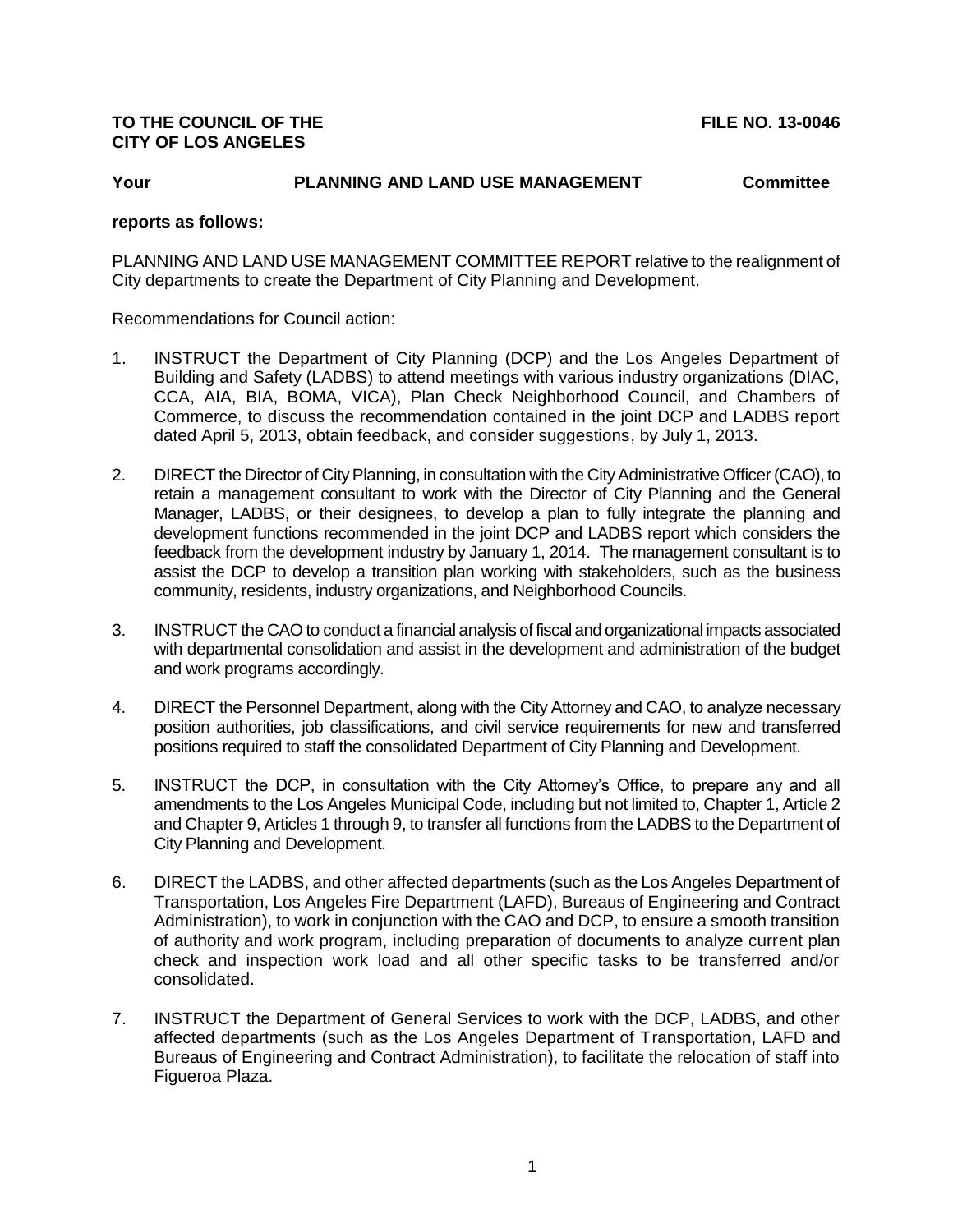- 8. DIRECT the DCP and LADBS to:
	- a. Identify key process changes along with expected performance improvements supported by metrics and timelines.
	- b. Streamline case processing and ensure current projects are not delayed.
	- c. Provide a proposed organizational chart.
	- d. Maintain a commitment to long term planning efforts.
- 9. INSTRUCT the DCP to provide quarterly updates, with the first update to be given before June 30, 2013, to the Planning and Land Use Management (PLUM) Committee relative to the proposed consolidation of the DCP and the LADBS.
- 10. DIRECT the management consultant, in consultation with the City Attorney, to provide an analysis relative to the concern expressed regarding the proposed elimination of the Director of Buildings.
- 11. ESTABLISH a working group, led by PLUM Committee Chair, to review, along with the management consultant, the implementation plan of the proposed Department of City Planning and Development.
- 12. DIRECT the CAO, with the LAFD and the City Attorney, to review the concerns of the LAFD relative to both the positions transferred and the inspection of high rise buildings as codified in Health and Safety Code Sections 13145-46.
- 13. ADOPT the following mission statement:

In conformance with the City's general, community, and specific plans, the mission of the Department of City Planning and Development is to create, implement and enforce policies, programs and codes that realize a vision of Los Angeles as a collection of healthy and sustainable communities and neighborhoods. The Department strives to ensure that each community and neighborhood has a distinct sense of place, based on a foundation of mobility, economic vitality, and improved quality of life for all of its residents. The public's safety and welfare is promoted by ensuring compliance with up-to-date building regulations and reliance on sound engineering principles. Through timely and transparent processes, the Department carries out this mission through ongoing and inclusive engagement with the City's diverse communities and neighborhoods

Fiscal Impact Statement: None submitted by the DCP and LADBS. Neither the CAO nor the Chief Legislative Analyst has completed a financial analysis of this report.

Community Impact Statement: Yes

For proposal: Elysian Valley Riverside Neighborhood Council

### **(Budget and Finance Committee waived consideration of the above matter)**